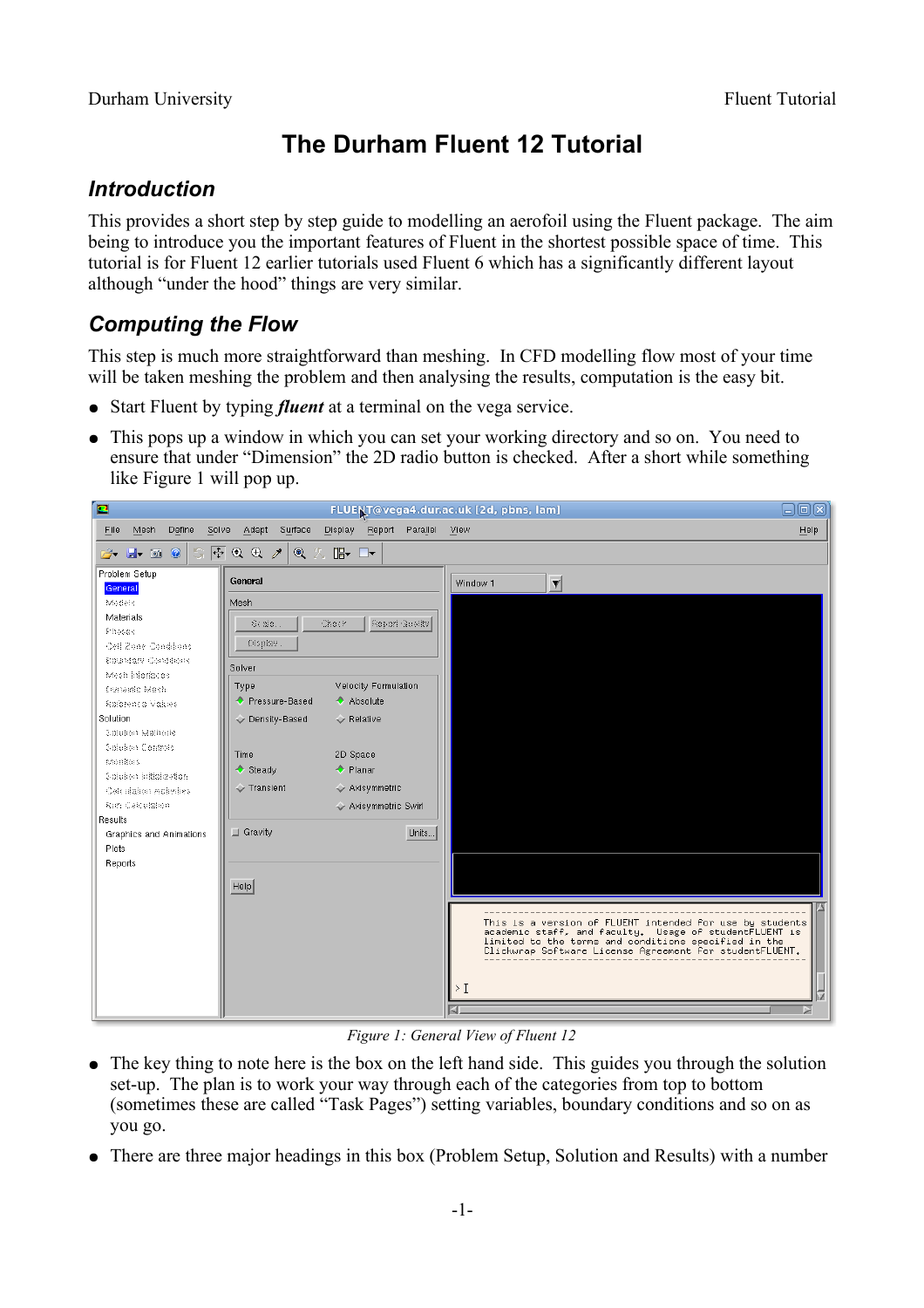#### Durham University Fluent Tutorial

of subheadings. We will consider each heading in turn. Firstly however you have to read in the mesh. File  $\rightarrow$  Read  $\rightarrow$  Case and select your file

#### **Problem Setup Tab**

- On the "General" task push the Check button (this should return no problems)
- The Models task is where you can select the turbulence model and so on. For now the default laminar flow model will be fine.
- The other task pages can be left as default until you get to "Boundary Conditions"
	- Select the flow exit and change the "Type" to "pressure outlet". By default check the gauge pressure is set to zero which is what we want.
	- Select the flow inlet and change the type to "velocity inlet" set the velocity to be 15 m/s
- You can if you wish set the reference values to appropriate values for your aerofoil. These are the values that Fluent 12 will use to determine things like coefficients.

#### **Solution Tab**

- The Solution Methods and Solution Controls can be left at default values.
- On the "Monitors" task page make sure that the residuals are set to Print and Plot
- On the "Solution Initialization" task page set the X velocity to 10 m/s and hit "Initalize"
- The other task pages can be left at their default values.
- On the "Run Calculation" you can hit "Check Case" to learn about some helpful suggestions ignore these for now.
- Set the number of iterations to 1000 and press Calculate to watch the computer work for you! The problem should converge in around 50 iterations.

### **Results Tab**

• You can then view your results using the "Graphics and Animations" task page. Contours  $\rightarrow$ Set Up.. This might give you something like [Figure 2](#page-2-0) after some fiddling.

### **Including a Turbulence Model**

The inviscid flow solution is fine for bulk pressure changes, but if we wanted to examine the flow under more realistic conditions we can use this solution as the basis for the next run.

- Under Problem Setup  $\rightarrow$  Models  $\rightarrow$  Viscous  $\rightarrow$  Edit . Try selecting the Spallart-Allmaras turbulence model. The default values will be o.k. for now.
- Got back to Solution  $\rightarrow$  Run Calculation. Then uses the inviscid velocity data etc. with the new turbulence model.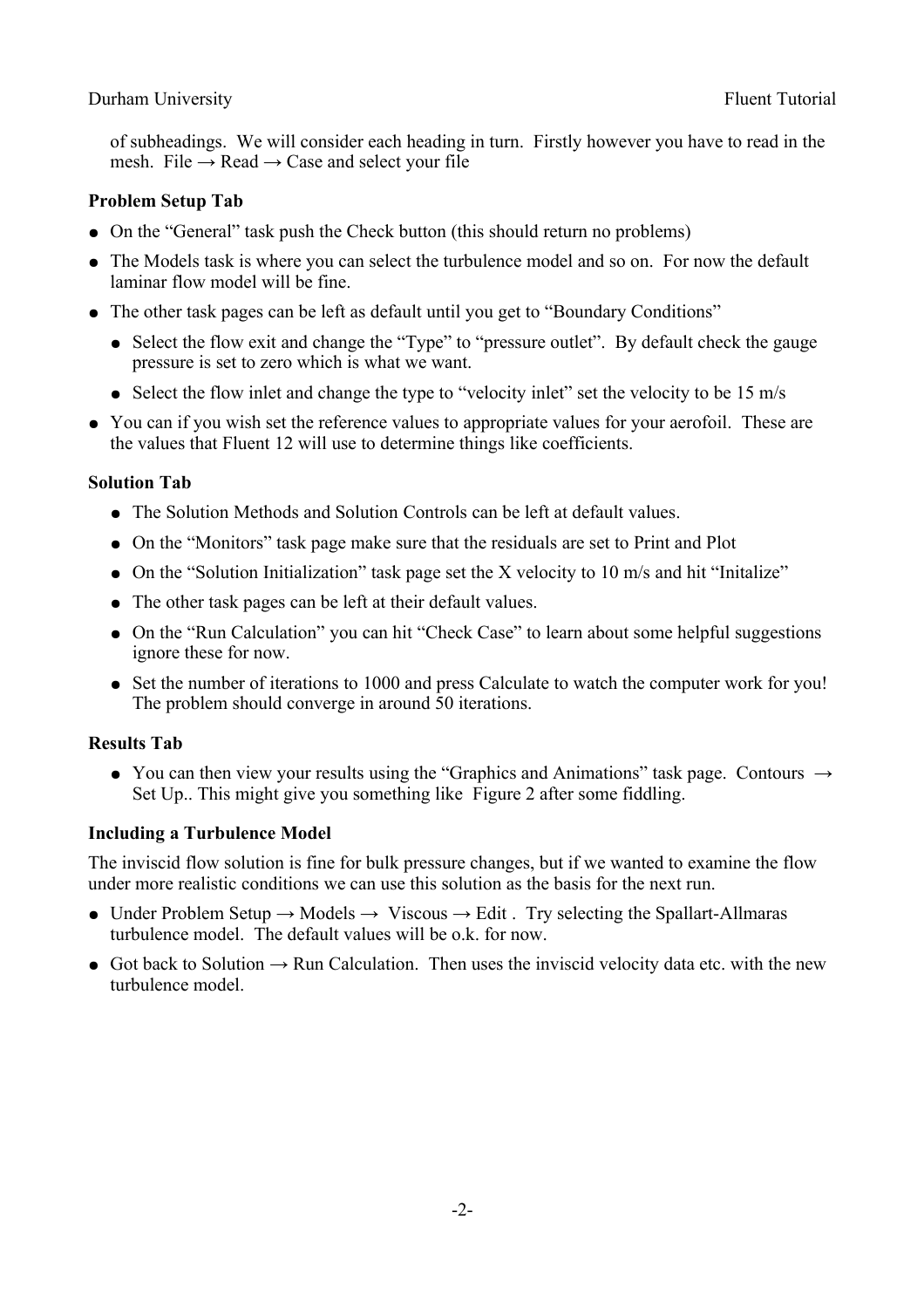#### Durham University Fluent Tutorial

| ◘                                                                                                              |                                                  | FLUENT@vega4.dur.ac.uk [2d, pbns, lam]                                                                           | 日回区          |
|----------------------------------------------------------------------------------------------------------------|--------------------------------------------------|------------------------------------------------------------------------------------------------------------------|--------------|
| File<br>Mesh<br>Define<br>Solve                                                                                | Display<br>Report Parallel View<br>Adapt Surface |                                                                                                                  | Help         |
| $\boxed{\oplus}$ $\odot$ $\odot$ $\nearrow$<br>S.<br>$\mathbf{Q}$<br>$\mathbb{B}$ $\mathbb{D}$<br>2 H 0 0<br>医 |                                                  |                                                                                                                  |              |
| Problem Setup                                                                                                  |                                                  |                                                                                                                  |              |
| General                                                                                                        | <b>Graphics and Animations</b>                   | 1: Contours of Static P \                                                                                        |              |
| Models                                                                                                         | Graphics                                         | 243                                                                                                              |              |
| Materials                                                                                                      | Mesh                                             | 220                                                                                                              |              |
| Pinases                                                                                                        | Contours                                         | 197                                                                                                              |              |
| Cell Zone Conditions                                                                                           | Vectors<br>Pathlines                             | 174<br>151                                                                                                       |              |
| <b>Boundary Conditions</b>                                                                                     | Particle Tracks                                  | 128                                                                                                              |              |
| Mesh interfaces                                                                                                |                                                  | 105                                                                                                              |              |
| Dynamic Mesh<br>Reference Values                                                                               | Set Up                                           | 82<br>59                                                                                                         |              |
| Solution                                                                                                       |                                                  | 36                                                                                                               |              |
| Solution Methods                                                                                               |                                                  | 13<br>$-10$                                                                                                      |              |
| Solution Controls                                                                                              | Animations                                       | $-33$                                                                                                            |              |
| Monitors                                                                                                       | Sweep Surface                                    | $-56$                                                                                                            |              |
| Solution Initialization                                                                                        | Scene Animation<br>Solution Animation Playback   | $-79$<br>$-102$                                                                                                  |              |
| Calculation Activities                                                                                         |                                                  | $-125$                                                                                                           |              |
| Run Calculation                                                                                                |                                                  | $-148$<br>$-171$                                                                                                 |              |
| Results                                                                                                        |                                                  | $-194$                                                                                                           |              |
| <b>Graphics and Animations</b><br><b>Plots</b>                                                                 | Set Up                                           | $-217$                                                                                                           |              |
| Reports                                                                                                        |                                                  |                                                                                                                  |              |
|                                                                                                                | Options<br>Scene<br>Views                        | Contours of Static Pressure (pascal)                                                                             | Nov 09, 2010 |
|                                                                                                                |                                                  | ANSYS FLUENT 12.1 (2d, pbns, lam)                                                                                |              |
|                                                                                                                | Colormon<br>Annotate<br>Lights                   | time/iter                                                                                                        |              |
|                                                                                                                |                                                  | iter continuity x-velocity y-velocity<br>210 1.0320e-03 2.3801e-04 1.8675e-05<br>0:00:44<br>790                  |              |
|                                                                                                                |                                                  | 211 1.0266e-03 2.3589e-04 1.8470e-05<br>789<br>0:00:45<br>212 1.0194e-03 2.3377e-04 1.8313e-05<br>788<br>0:00:45 |              |
|                                                                                                                | HeIp                                             | 213 1.0051e-03 2.3167e-04 1.8191e-05<br>0:00:45<br>787<br>214 1.0022e-03 2.2962e-04 1.7991e-05<br>786<br>0:00:45 |              |
|                                                                                                                |                                                  | 215 solution is converged<br>215 9.9548e-04 2.2756e-04 1.7844e-05 0:00:45<br>785                                 |              |
|                                                                                                                |                                                  |                                                                                                                  |              |
|                                                                                                                |                                                  |                                                                                                                  |              |
|                                                                                                                |                                                  |                                                                                                                  |              |

<span id="page-2-0"></span>*Figure 2: Some Sample Contours of Pressure*

## *Summary*

You have now successfully meshed up and calculated a basic geometry. Other things you could try with the data:

- Add a turbulence model
- Change the residuals from their default values to much smaller ones
- Extend the problem into 3D
- Tilt the aerofoil and examine the prediction of separation
- Investigate the effect of using a much finer grid

Note that this is a tutorial on how to use Fluent to show you the mechanics of running a solution. The flow model of the aerofoil produced captures bulk flow effects but for anything more refined you will have to carefully consider how to model the scenario!